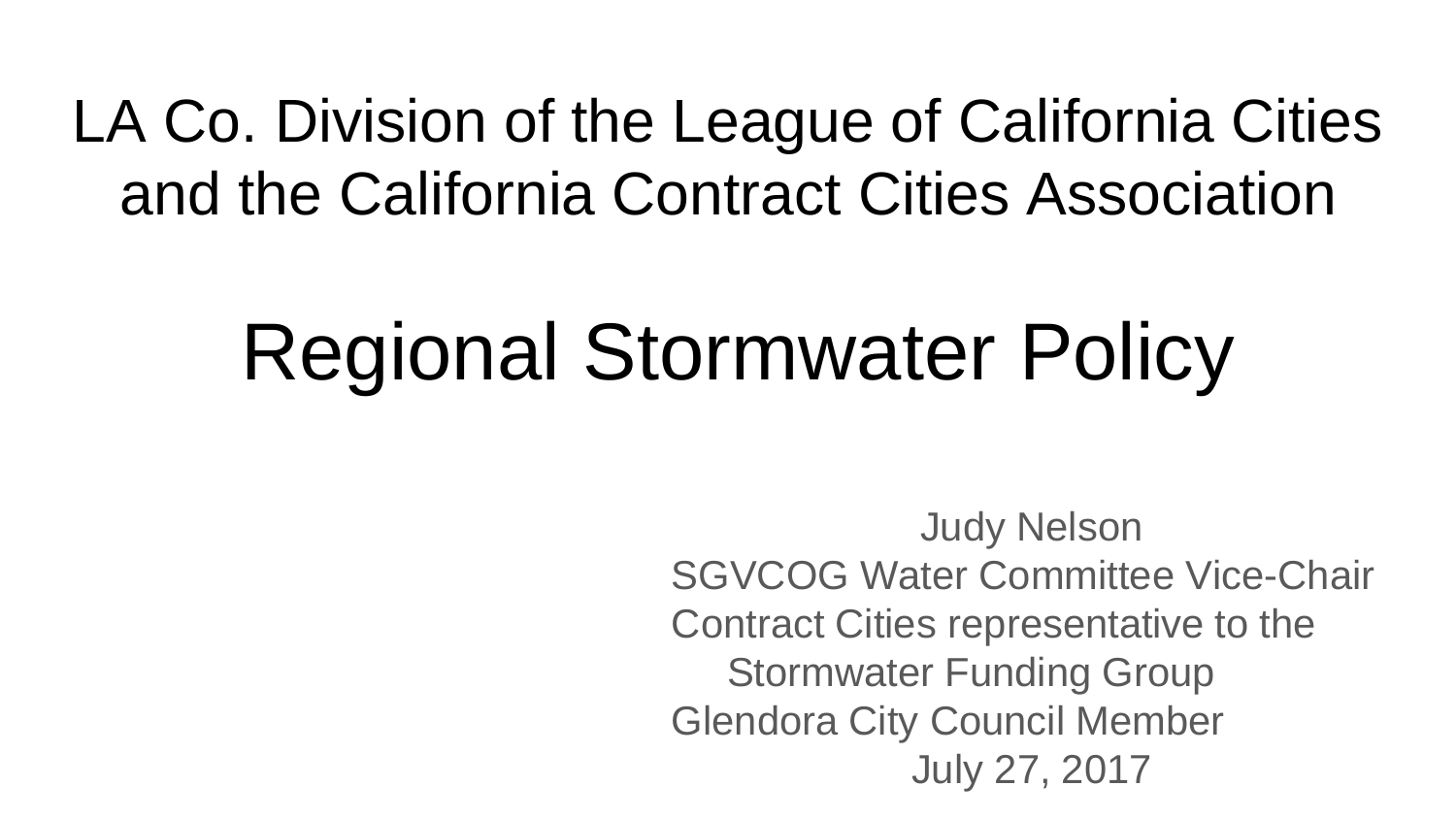#### The San Gabriel Valley Council of Government

The SGVCOG is made up of representatives from 31 cities, 3 LA Co. Supervisorial Districts, and 3 Municipal Water Districts located in the San Gabriel Valley.

The SGVCOG is a unified voice to maximize resources and advocate for regional and member interests to improve the quality of life in the San Gabriel Valley.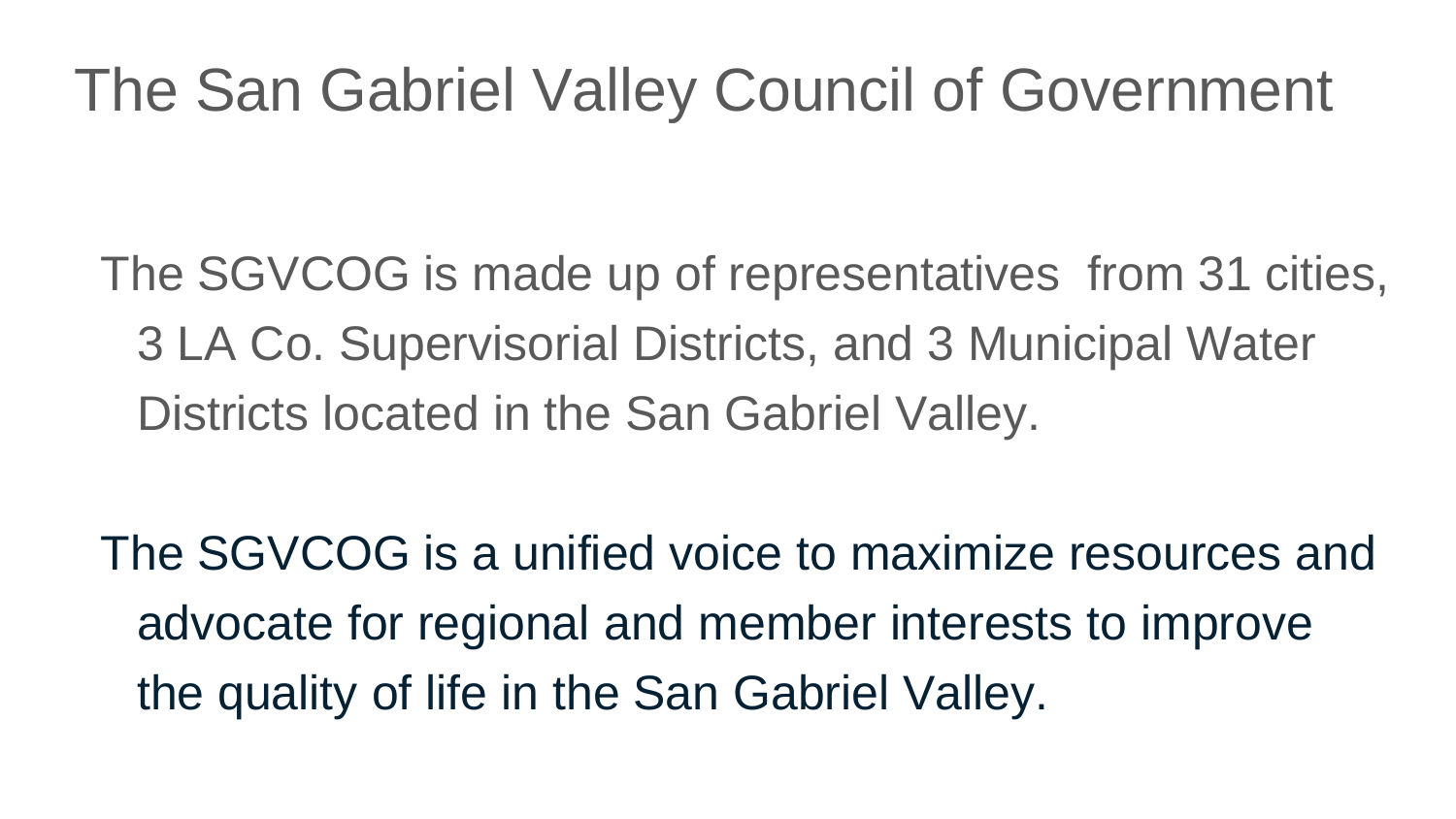# Water Quality and Stormwater was a 2016-2017 SGVCOG Strategic Plan Key Initiative

**Goal:** Assist cities in addressing stormwater MS4 permit requirements, with an emphasis on securing longterm funding and identifying regional solutions.

**Key Actions:** Educate elected officials, city staff and the public on MS4 permit requirements. Develop a policy position and advocate for regulatory and legislative solutions that assist cities in meeting requirements, including longterm funding, extended timing, and additional assistance and/or modifications to the permit.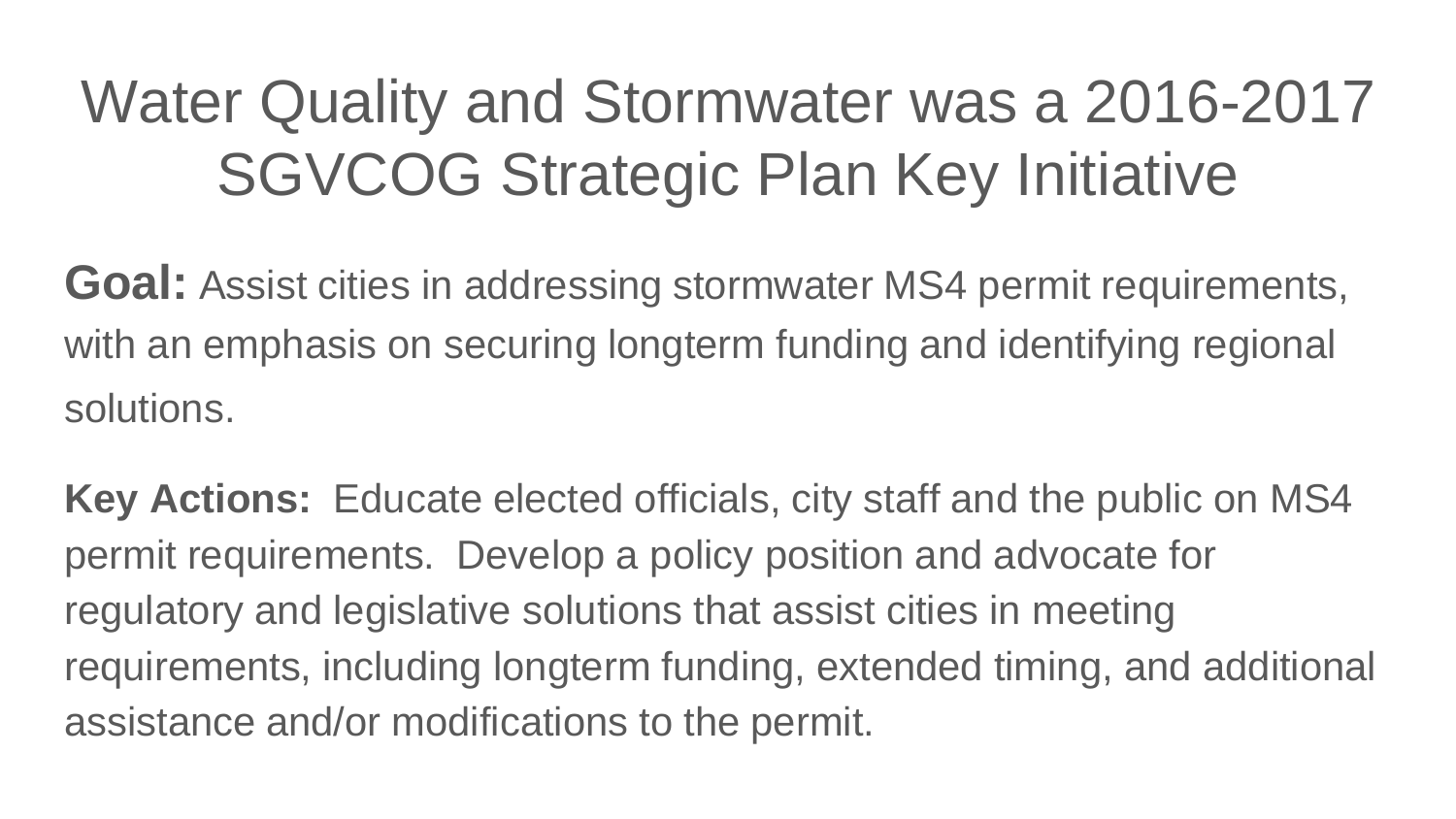#### The 2012 LA Co. MS4 Permit Is Not Like Any Other

Differences in this permit from our 2001 LA County permit:

Cities are now permittees (before the county was the permittee)

We must monitor and mitigate for 33 Total Maximum Daily Loads (increased from 3 TMDLs in 2001)

We must capture 85% of the first 24 hours of a storm within our jurisdictional boundaries. (We can no longer allow stormwater to run through storm drains and into regional basins or out to the ocean).

The estimated cost of compliance is \$20 billion for LA County---to be spent on monitoring and building of new stormwater infrastructure---by 2025. This does not include ongoing Maintenance and Operations costs. This is an unfunded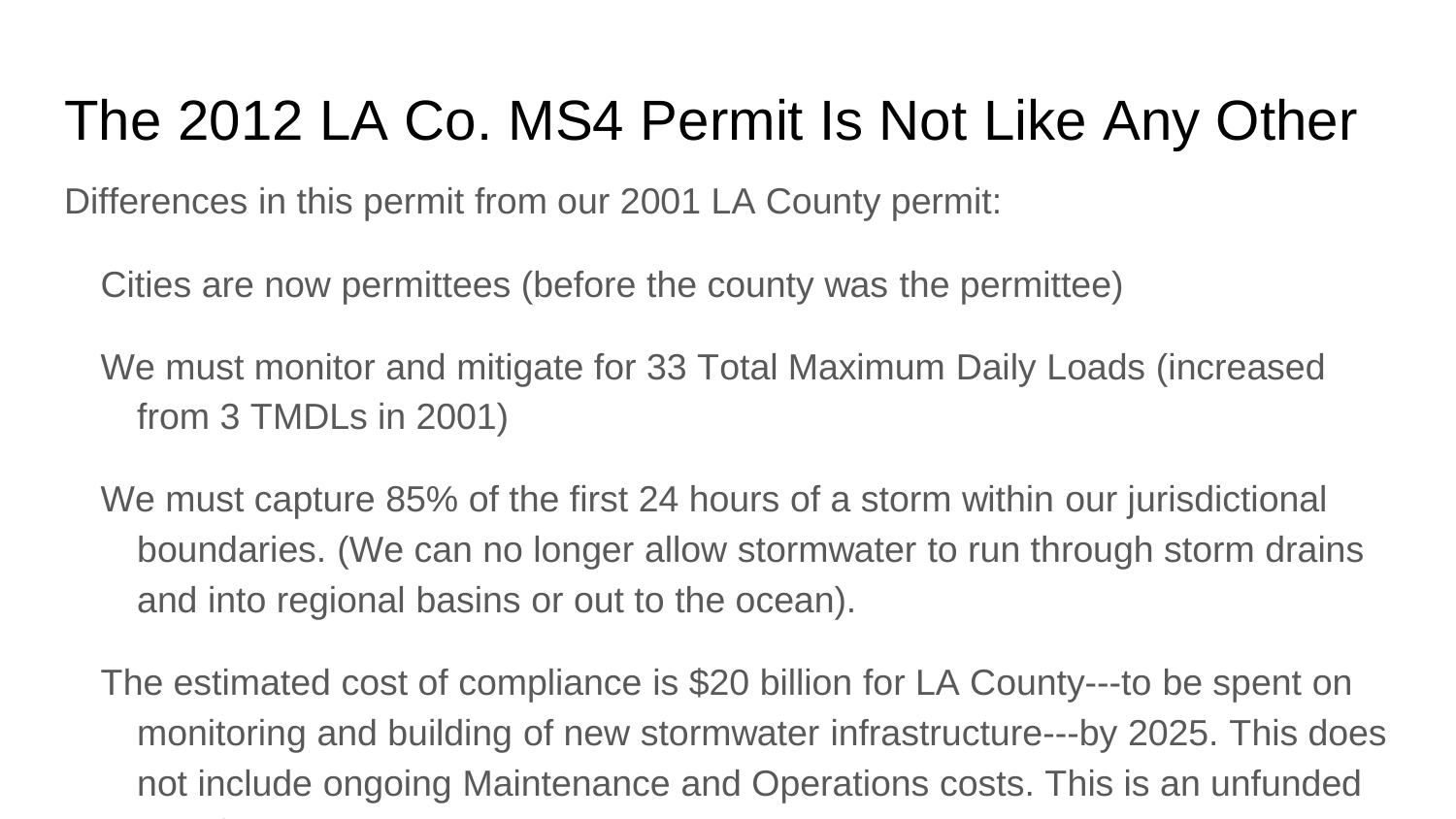## The COG Water Committee was tasked with developing:

- A Stormwater 101 power point presentation to be used to educate electeds and the citizenry and
- A Stormwater Policy

Both were completed in 2016.

Committee members are now reaching out to other organizations urging adoption of a Regional Stormwater Policy.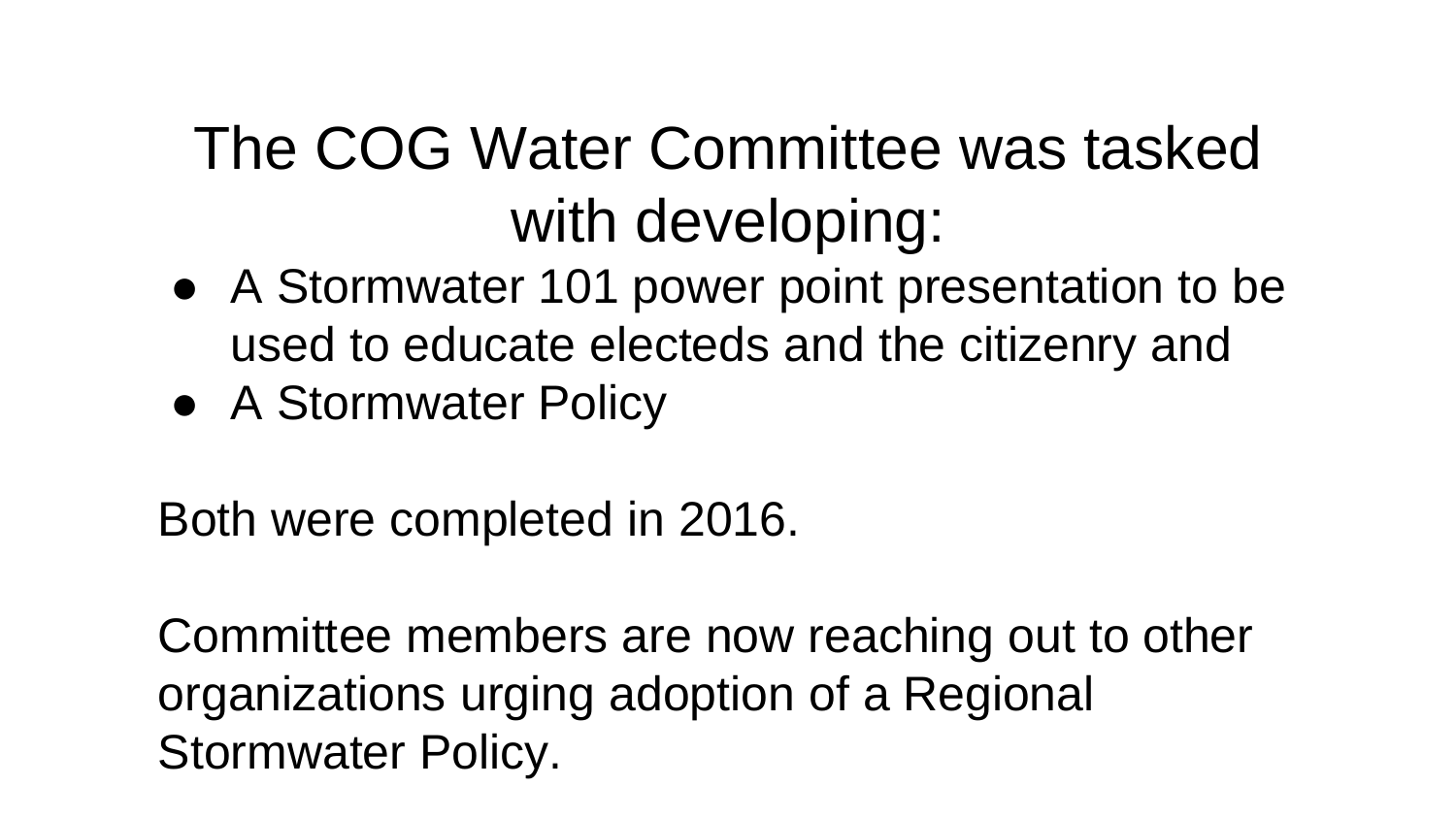#### Stormwater Funding Group Adoption

Recently, the SGVCOG's Stormwater Policy, with minor revisions, was adopted by the LA Co. Division of the League and the Contract Cities Stormwater Funding Group.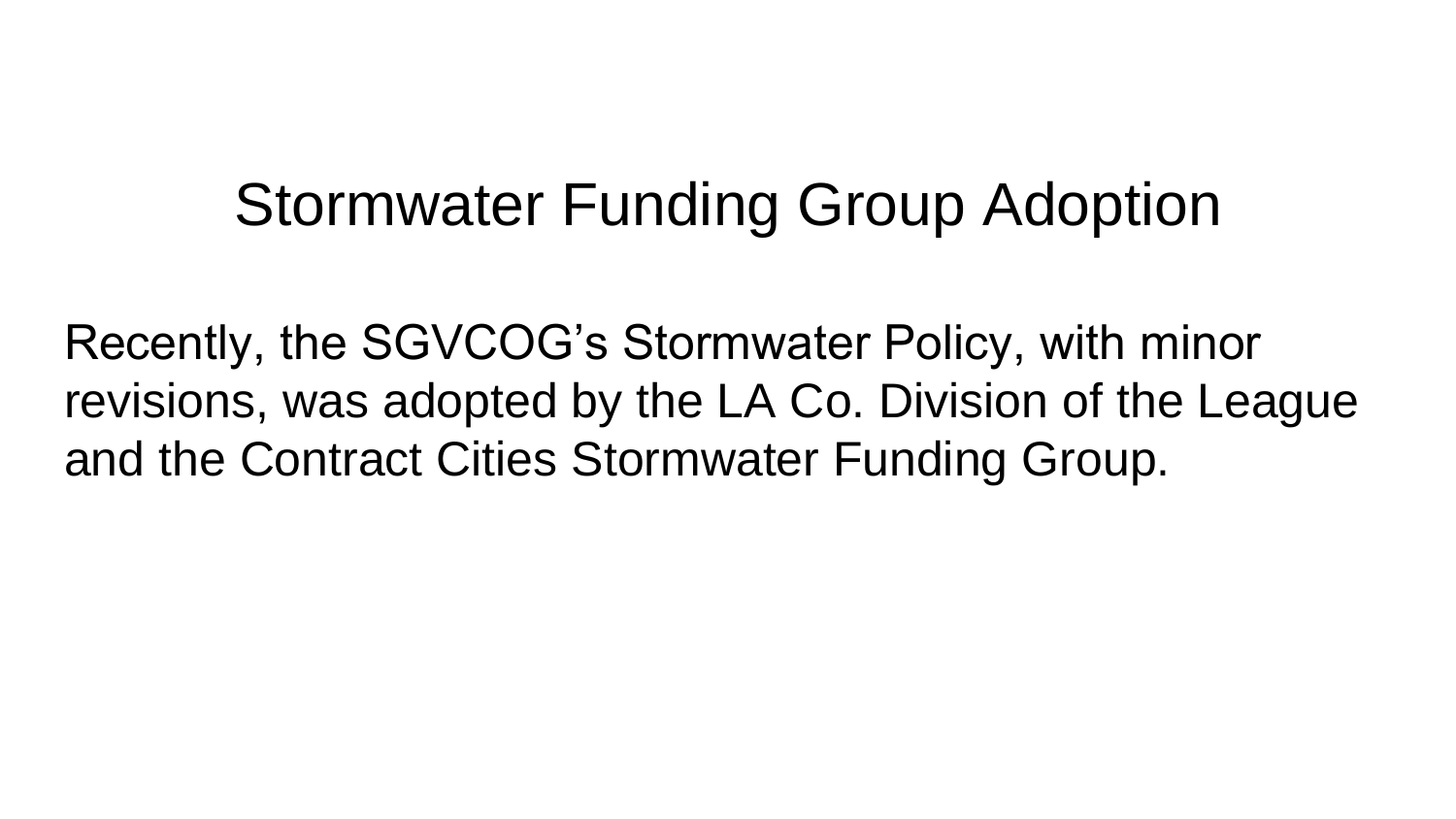## Policy Statement

The Cities of Los Angeles County seek to promote quality of life for all residents by preserving and protecting the watershed and natural environment from polluted stormwater and dry-weather urban runoff and to capture it to augment local water supplies.

They support compliance with water quality standards and strive to comply in a **practical, feasible and affordable** manner.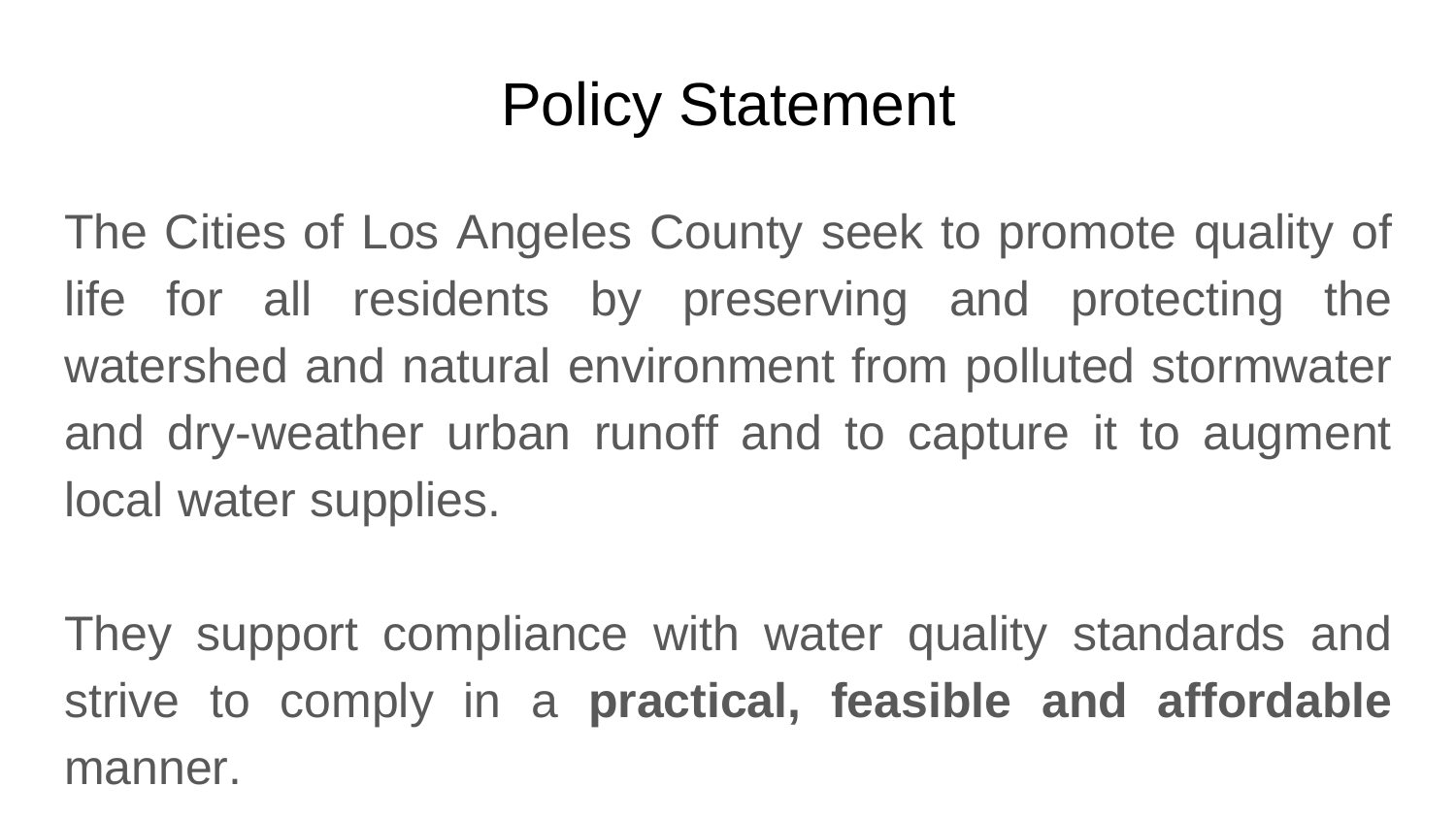# Summary

- While most cities agreed to join Enhanced/Watershed Management Programs (E/WMPs) to achieve MS4 compliance, the costs greatly exceed the ability of cities to pay for those programs in the absence of special dedicated revenue streams.
- The costs are estimated at \$20 billion and cannot be funded out of general funds without jeopardy to essential services.
- There are also other challenges.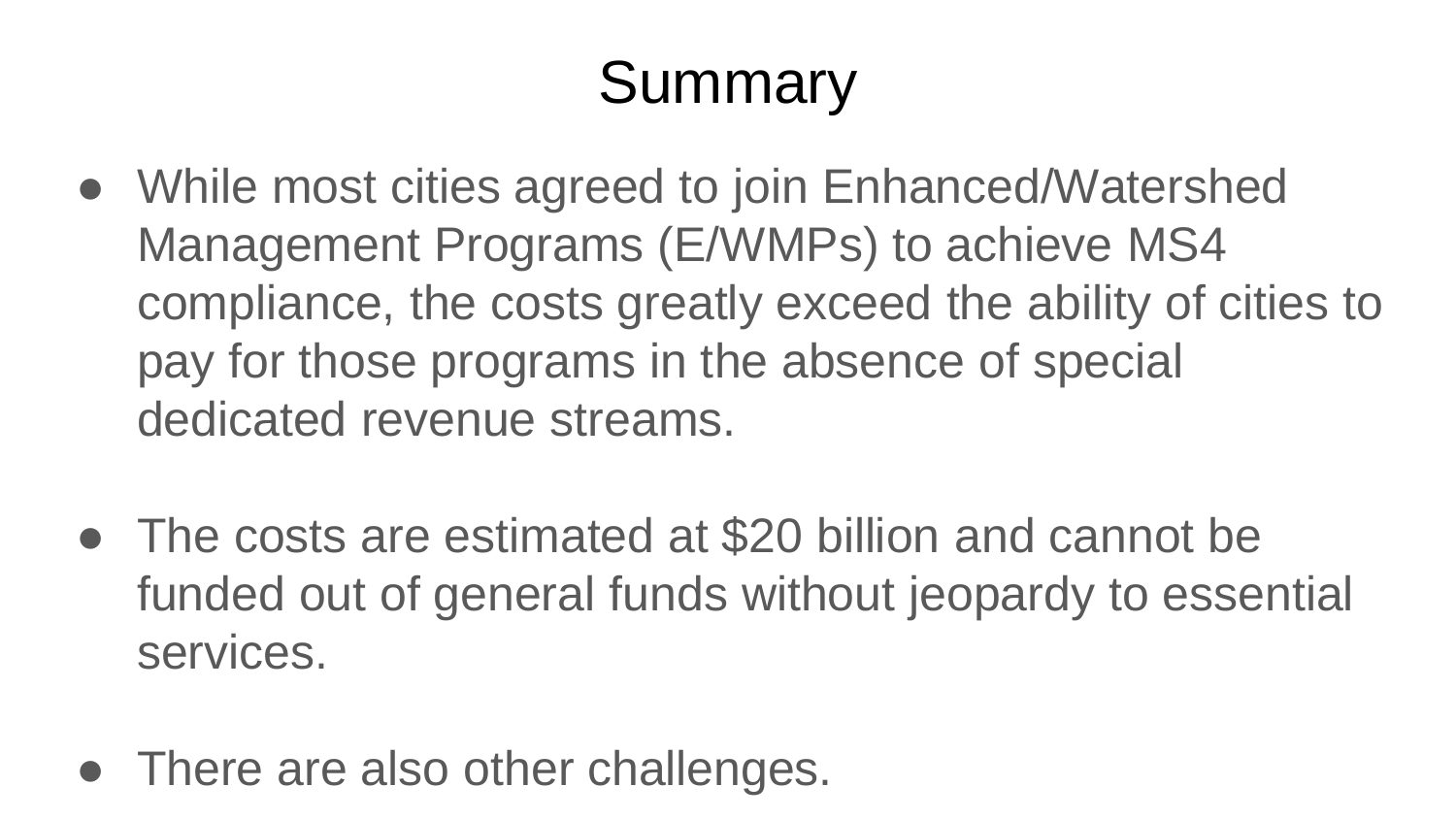## Those Challenges Are:

- Regulatory and legal restrictions on the use of existing regional stormwater infrastructure which would result in economies of scale and greatly reduced costs
- Unrealistically short timelines for Total Maximum Daily Load (TMDL) compliance
- Uncertainty over "ownership" of captured stormwater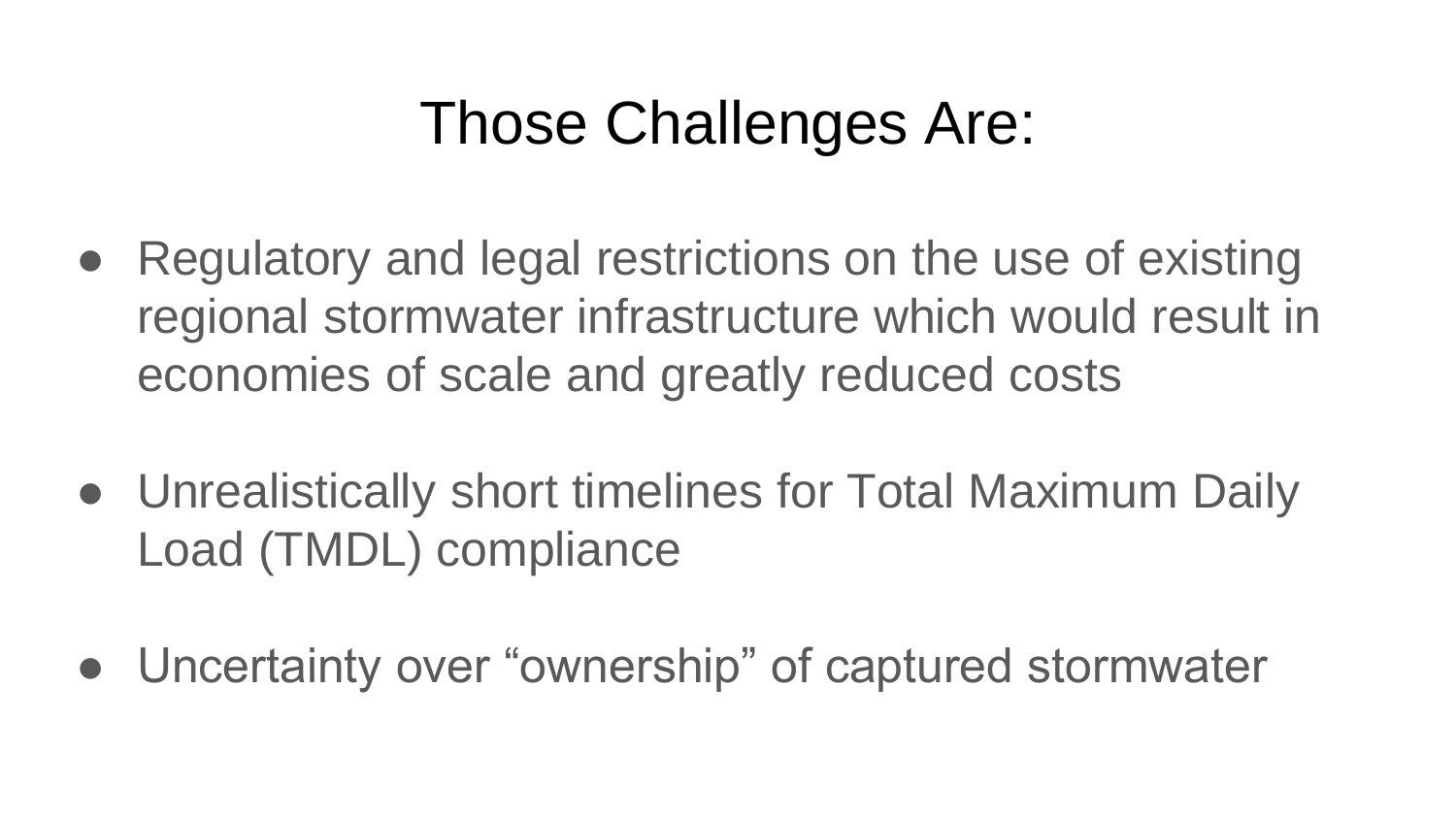#### Challenges, cont.

- Potential future liability for groundwater contamination
- Disagreement over scientific evidence supporting some of the TMDL targets
- Concern that some projects many fail to remove pollutants before the captured water is added to the groundwater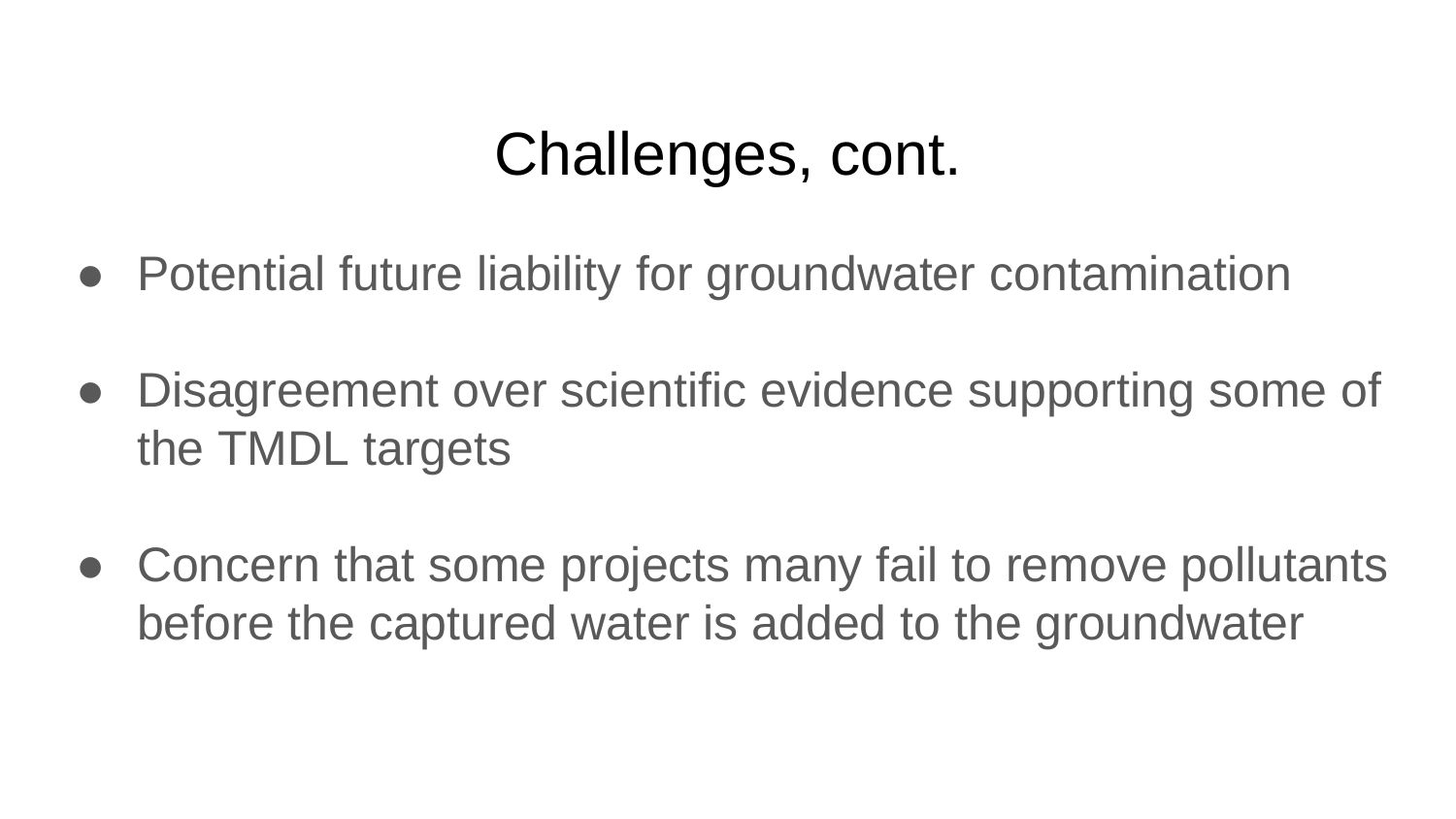# Policy Objectives

To overcome these objectives, the LA Co. Division of the League and the Contract Cities Assn., together with partnering COGs and related organizations, will assist cities in their efforts to comply with the MS4 permit.

Specifically, they will pursue strategies that include, but are not limited to: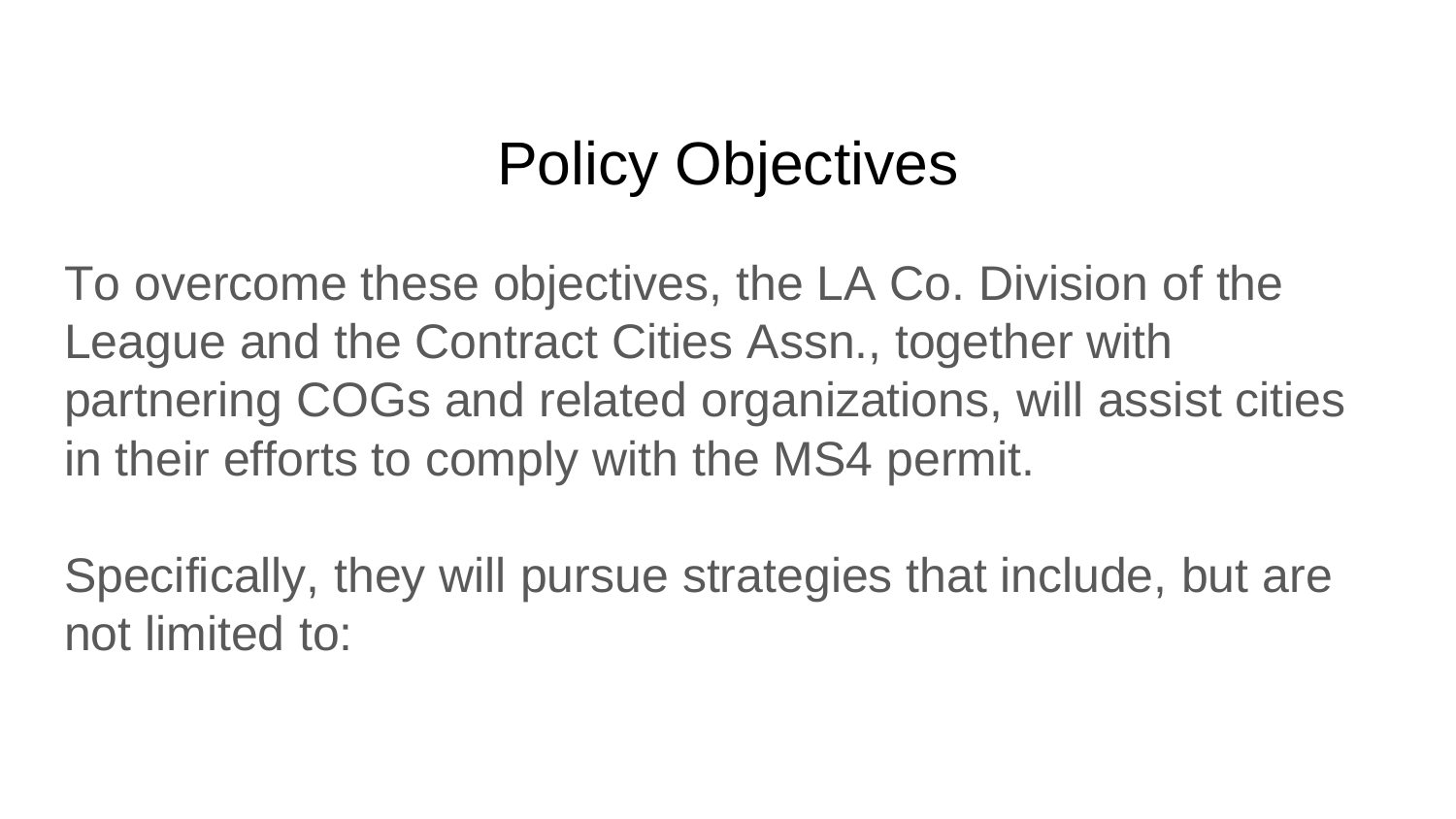## Policy Objectives. cont.

- Support legislative measures to prevent constituents of concern from entering the storm system
- Seek Regional Board support for multi-agency projects that use existing regional infrastructure such as LAFCD facilities
- Develop new dedicated funding sources including credit for existing local projects and programs
- Extend E/WMP compliance deadlines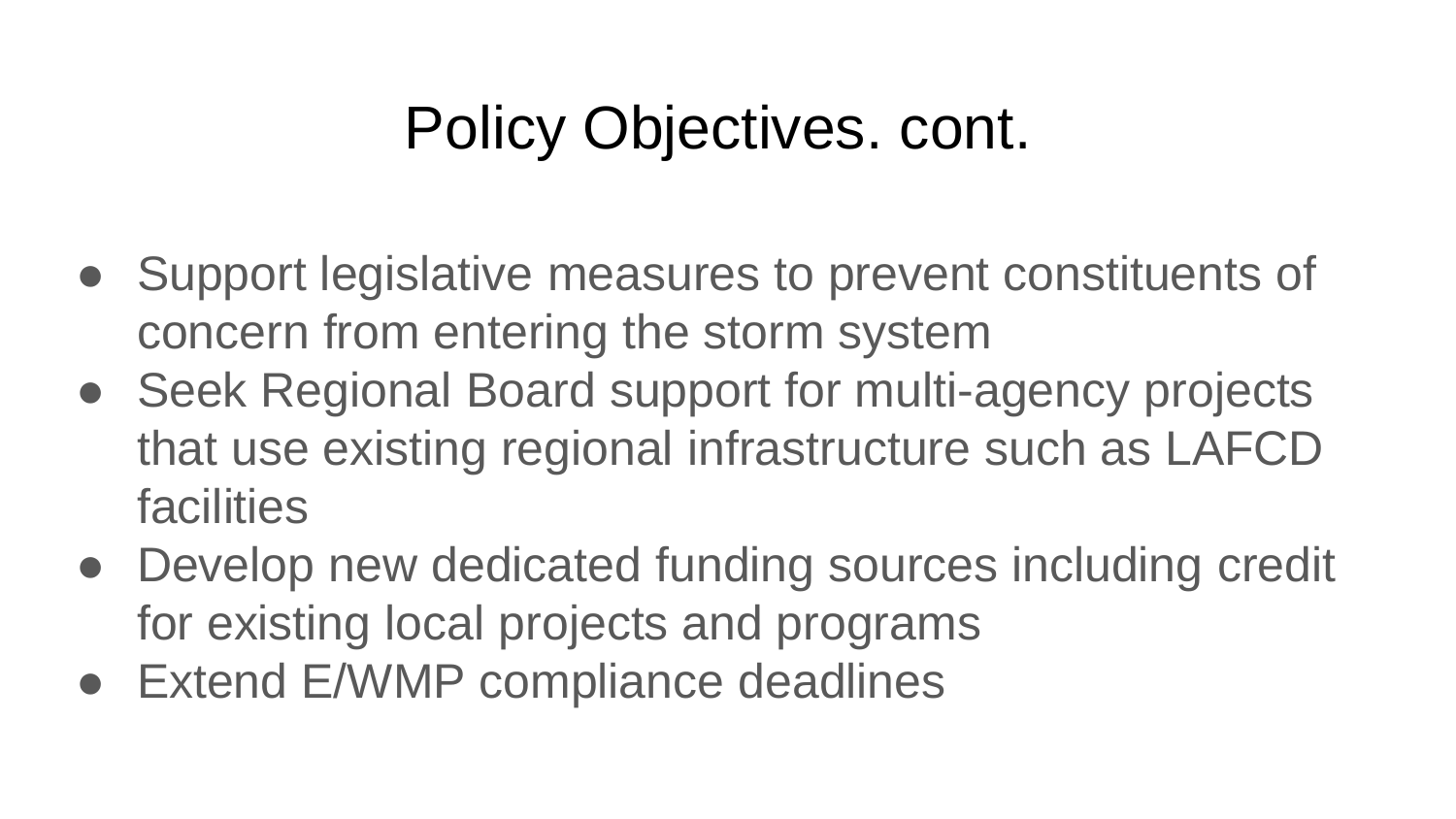#### Policy Objectives, cont.

- Adopt Financial Capability Analysis
- Clarify ownership of captured stormwater
- Indemnify local public agencies from liability for infiltration
- Undertake scientific studies for TMDL targets
- Support cost recovery from manufacturers
- Modify criteria for appointment of Regional Board Members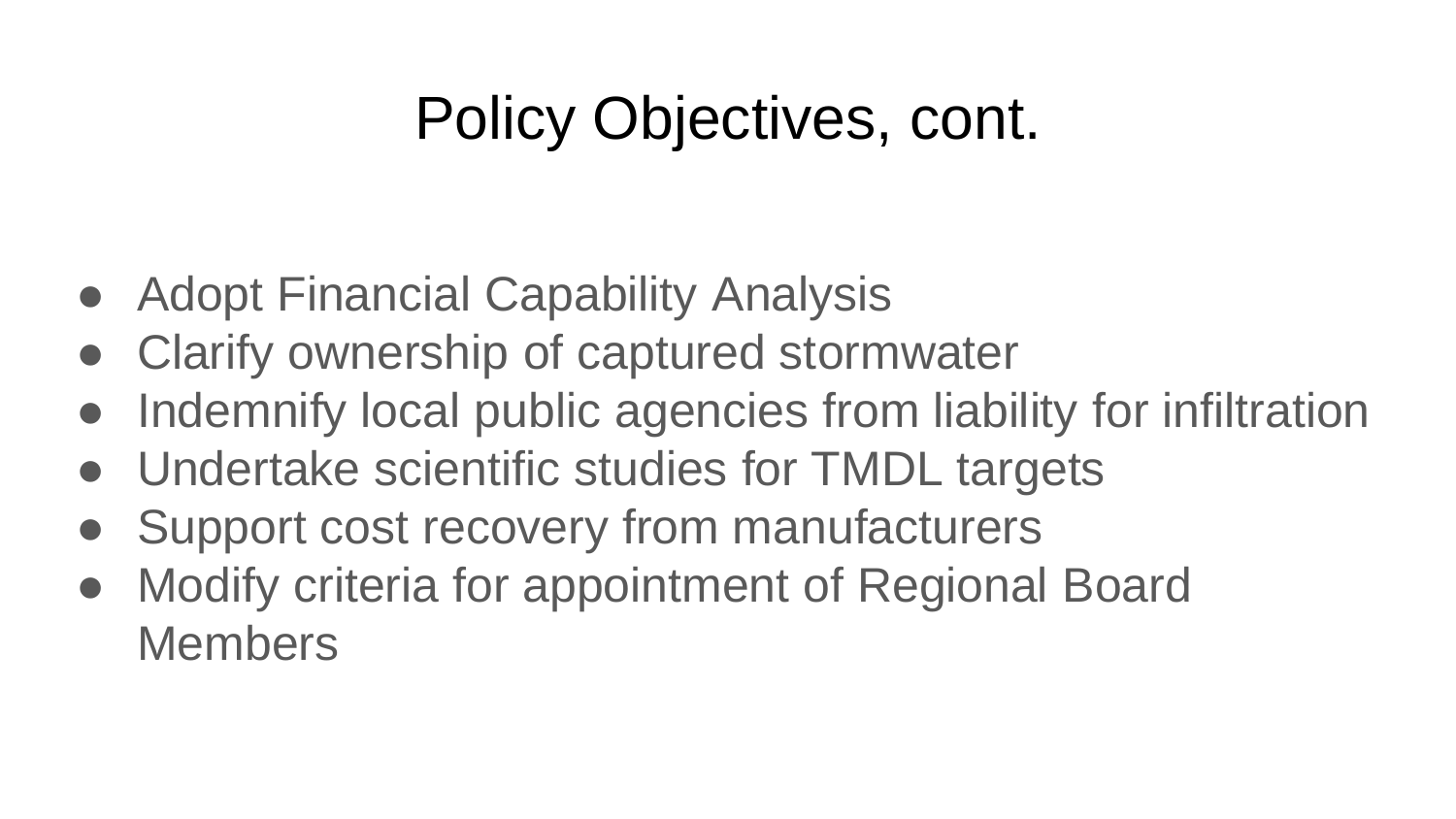#### Policy Objectives, cont.

- Create a Municipal Ombudsman at Regional Boards
- Seek state funding for MS4 permit compliance in excess of Clean Water Act requirements
- Regularly engage with Regional and State Boards to ensure that they are aware of local concerns
- Coordinate and disseminate information among member cities and regional COGs
- Continually educate local elected officials and residents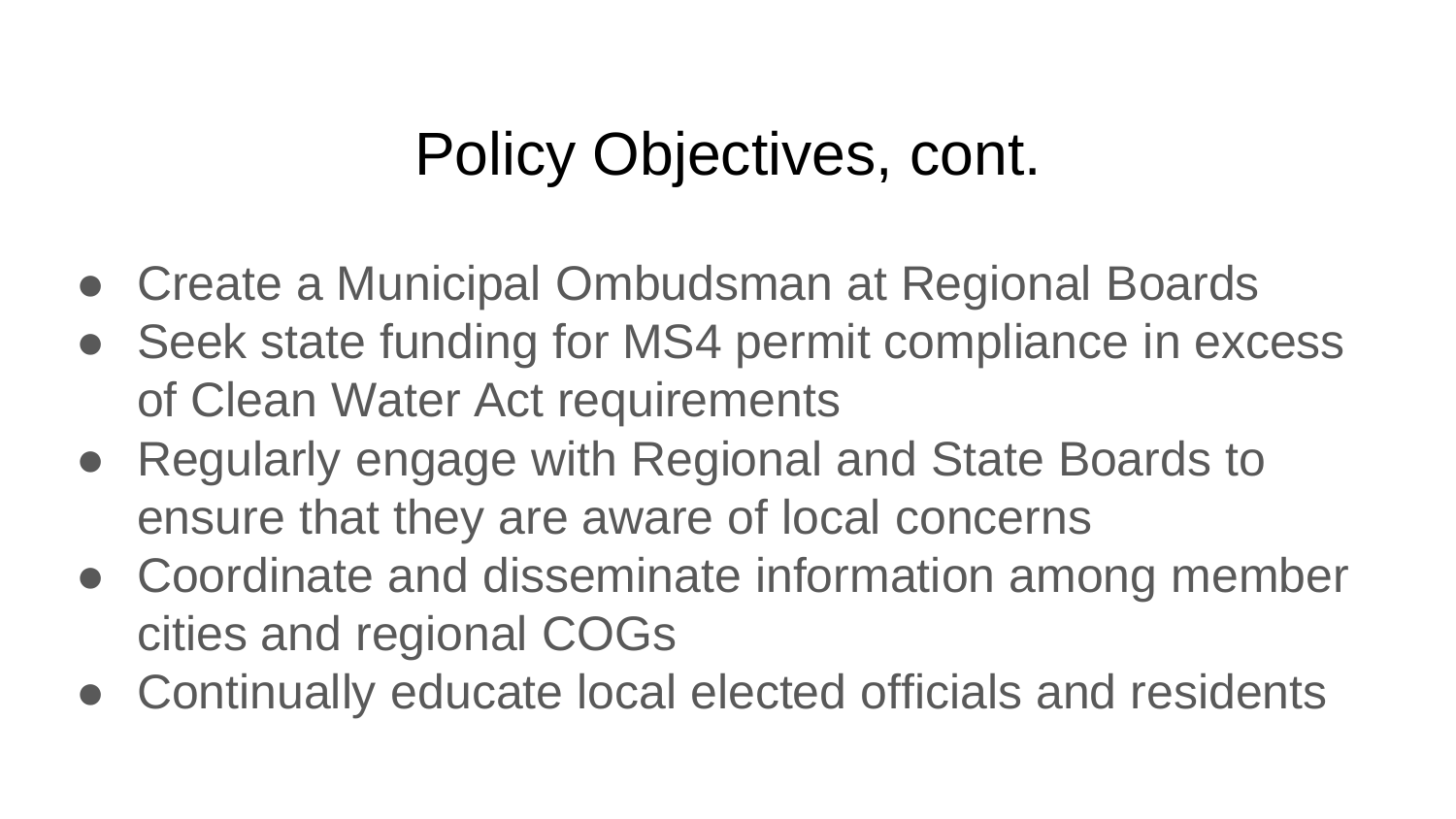## 2017 Stormwater Legislation Sponsored by the **SGVCOG**

- AB 1180 (Holden): Created a new tire fee to address stormwater pollution. Became a "gut and amend" to carry legislation which will allow LA Co. Flood Control to put a water resiliency parcel tax on the ballot in 2018
- SB 589 (Hernandez): Adopts Financial Capability .Analysis. Now a 2 year bill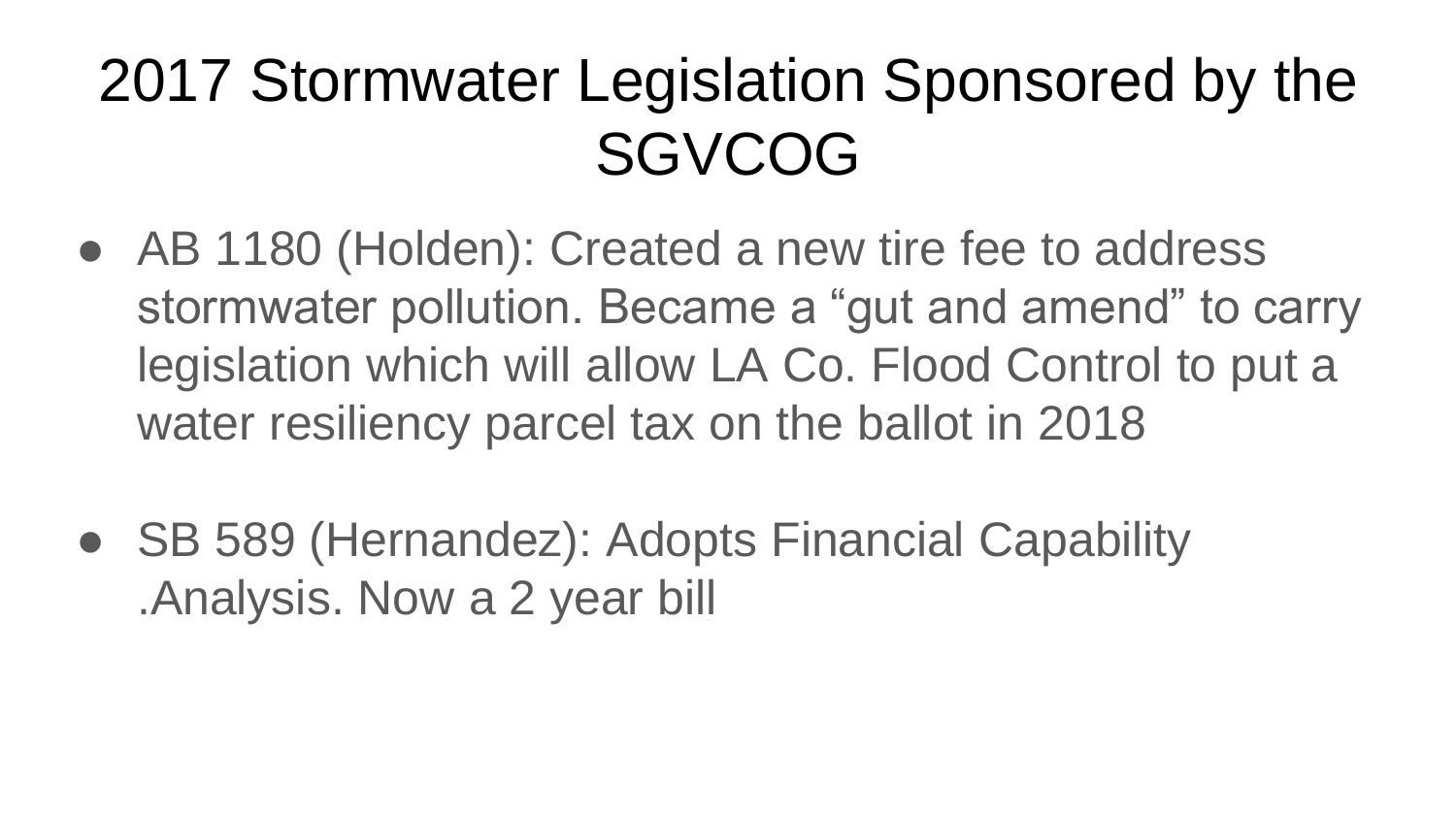#### 2017 Stormwater Legislation, cont.

- SB 541 (Allen): Recommends best design practices for water capture at public school facilities. Moved to the Assembly 5/25.
- SB 633 (Portantino): Allows use of existing flood control infrastructure for stormwater conveyance. Now a 2 year bill. Estimated costs and time to implement \$4 to 5 million and at least 6 years.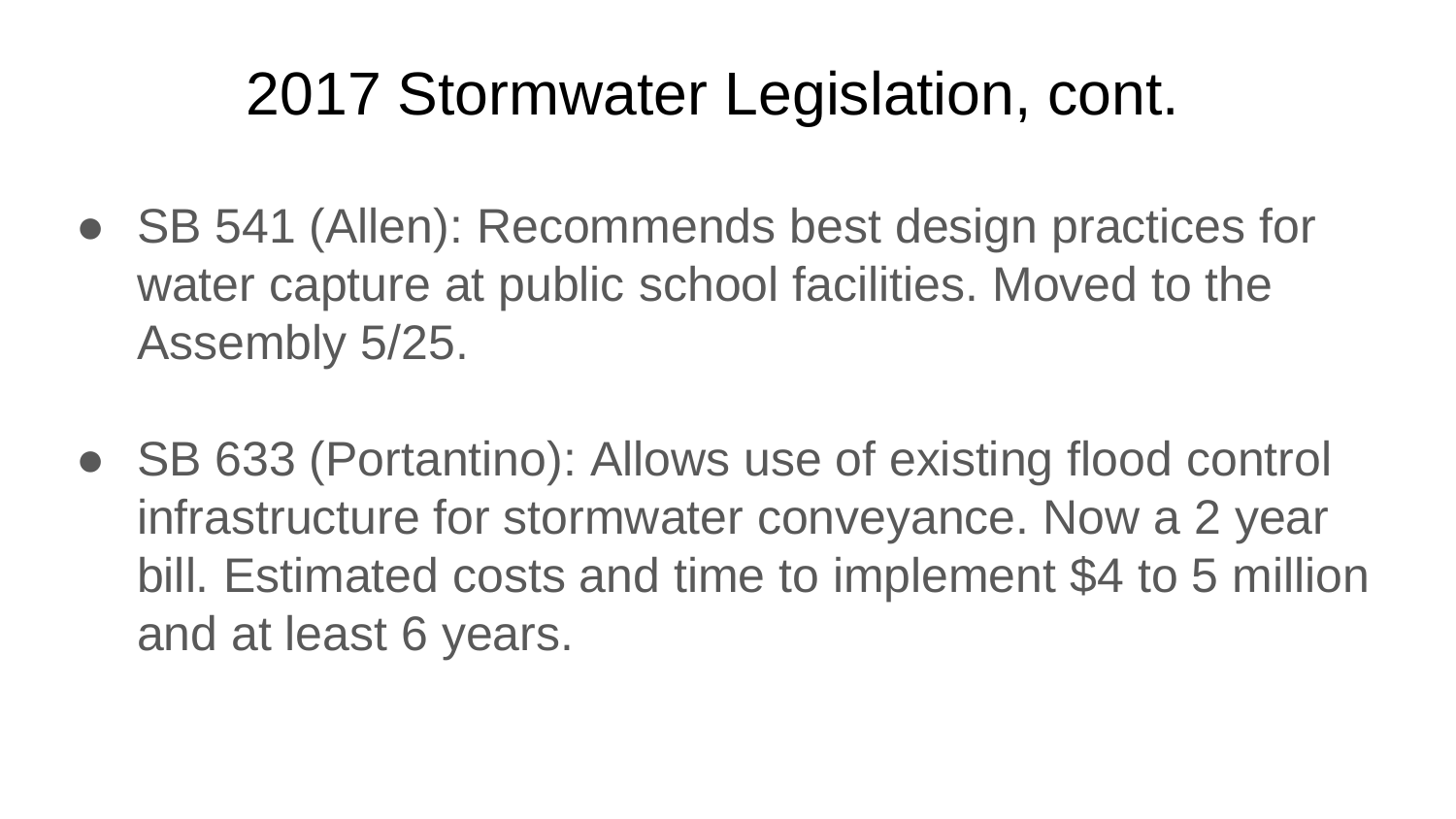#### 2017 Stormwater Legislation, cont.

On June 30th, Assembly Member Murasutchi, Chair of the Joint Legislative Audit Committee, requested an audit of MS4 permit compliance.

The audit will look at permits issued in three regions of the State.

Many cities in LA Co. will be contacted for interviews by the Audit Committee.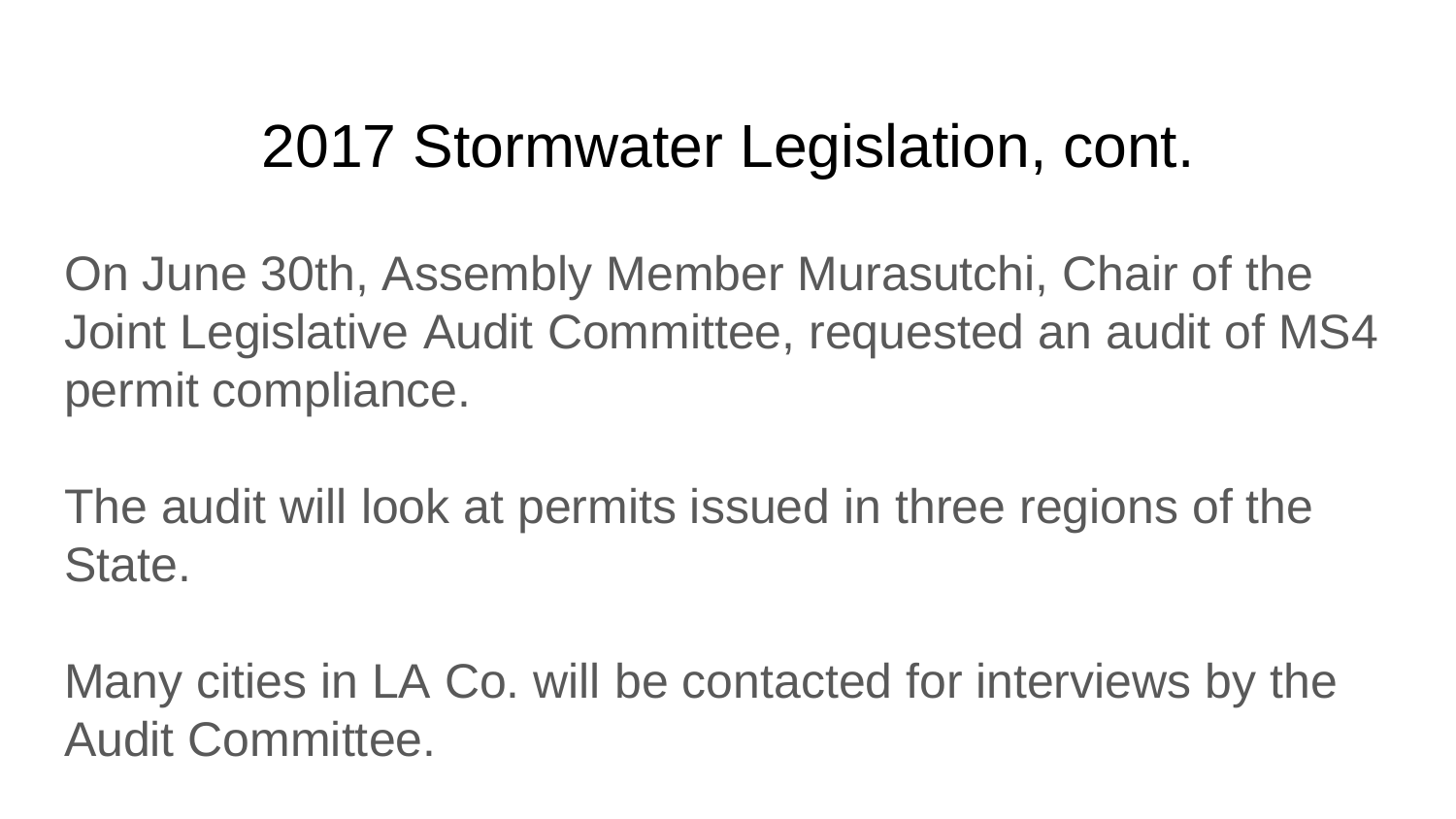#### Federal Action

Congresswoman Grace Napolitano has introduced two bipartisan bills:

- HR 2355, Water Infrastructure Flexibility Act would provide regulatory flexibility and affordability assistance to cities with the implementation of Clean Water Act permits
- HR 2510, The Water Quality and Job Creation Act would provide funds to support cities in implementing the Los Angeles County Storm Water Permit, as well as improve water supply infrastructure to manage future droughts.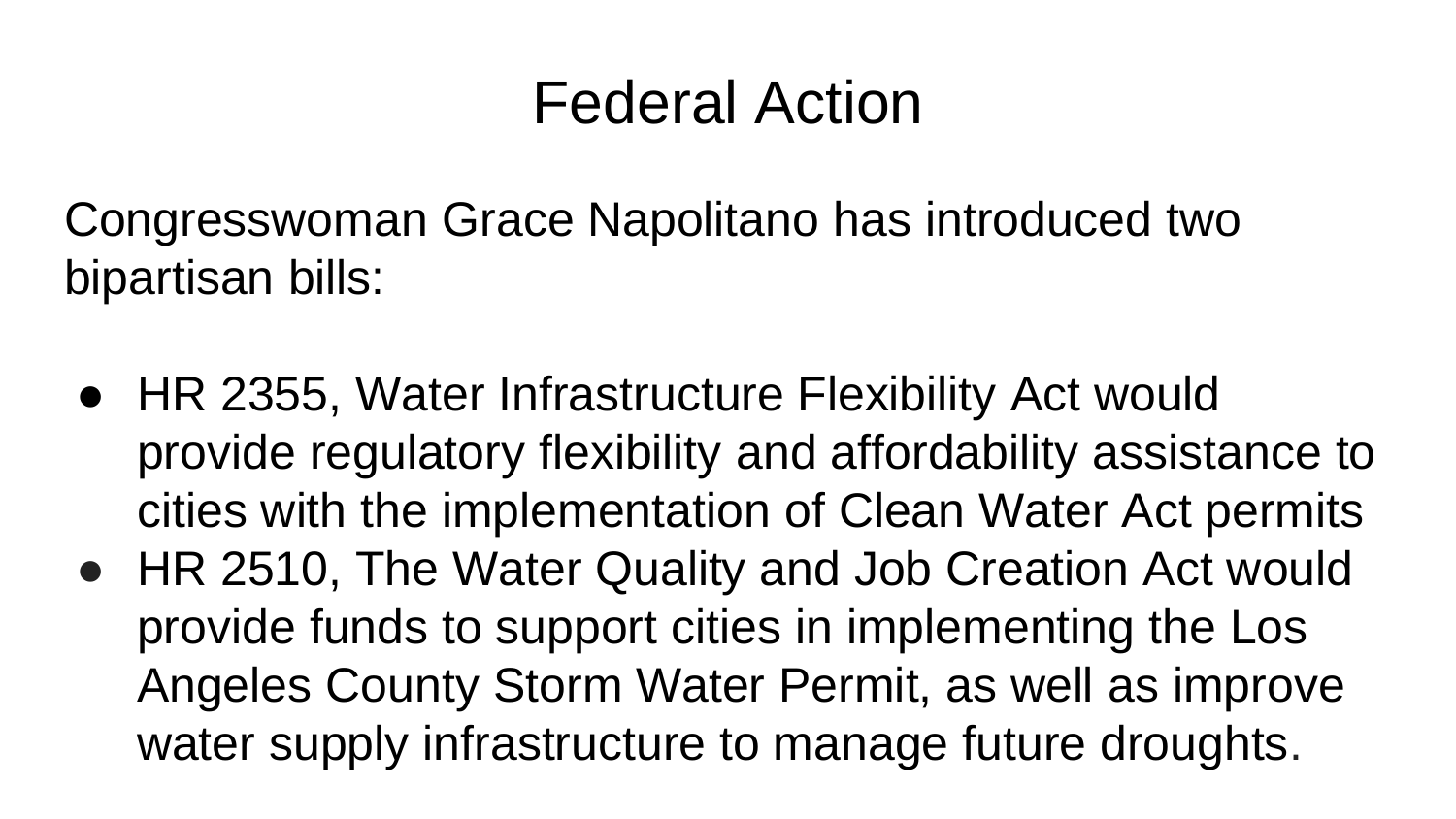#### We Need Your Help

- Adopt the Regional Stormwater Policy
- Educate SGCCPG member cities, council members and legislators regarding efforts to meet water quality standards and the challenges thereof.
- Actively support our state and federal legislative efforts--advocate personally to your legislators and send letters of support from your cities.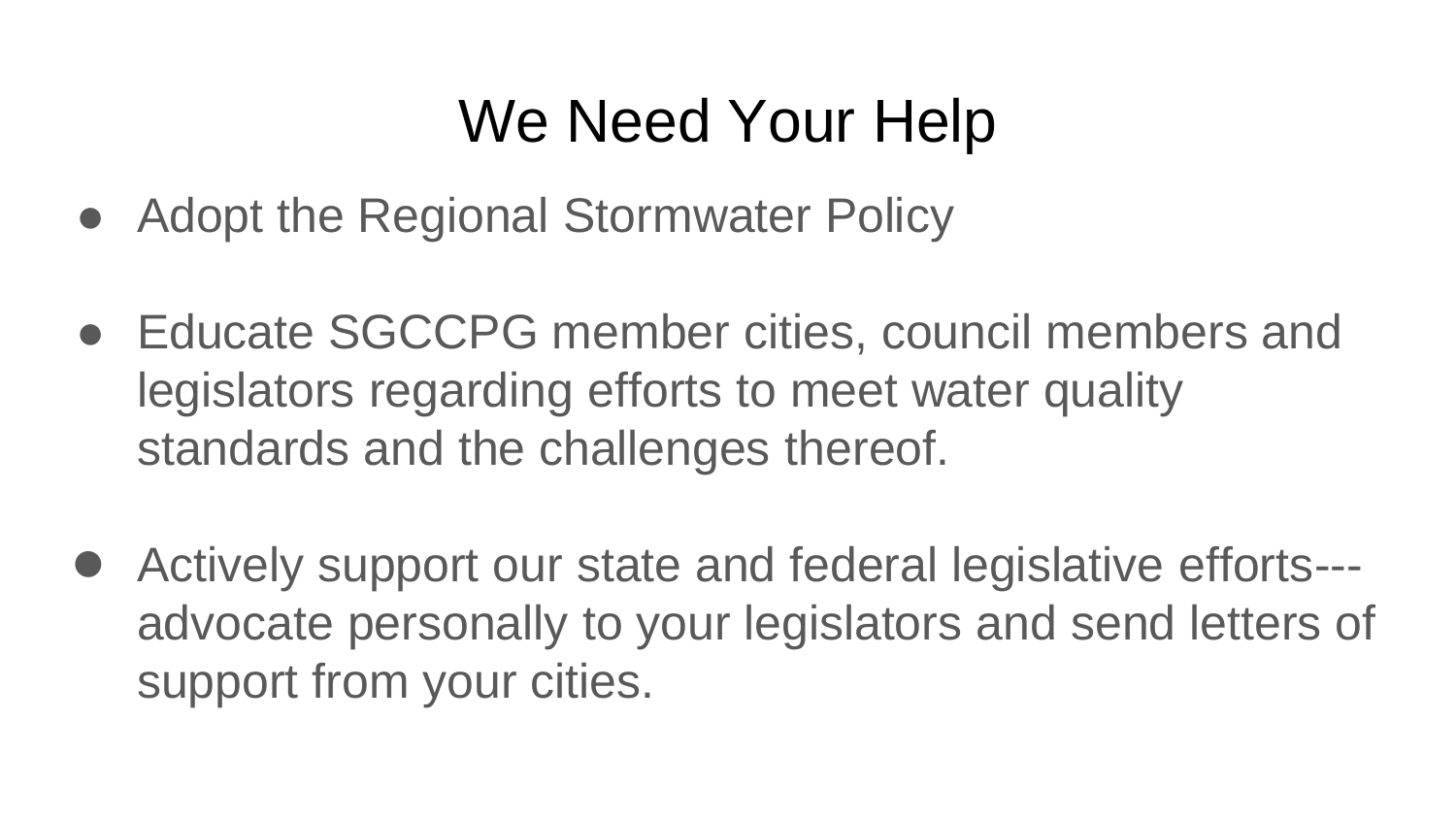## MS4 Industrial and Commercial Permit

- The 2012 LA Co. MS4 permit requires cities to identify Industrial/Commercial facilities and to complete inspection of the facilities twice during a 5 year period.
- Facility types include restaurants, automotive service facilities, gas stations, nurseries, and other.
- Many cities are not complying with this requirement.
- The Regional Board has developed a Task Force to educate cities on the benefits of compliance and effective ways to achieve compliance.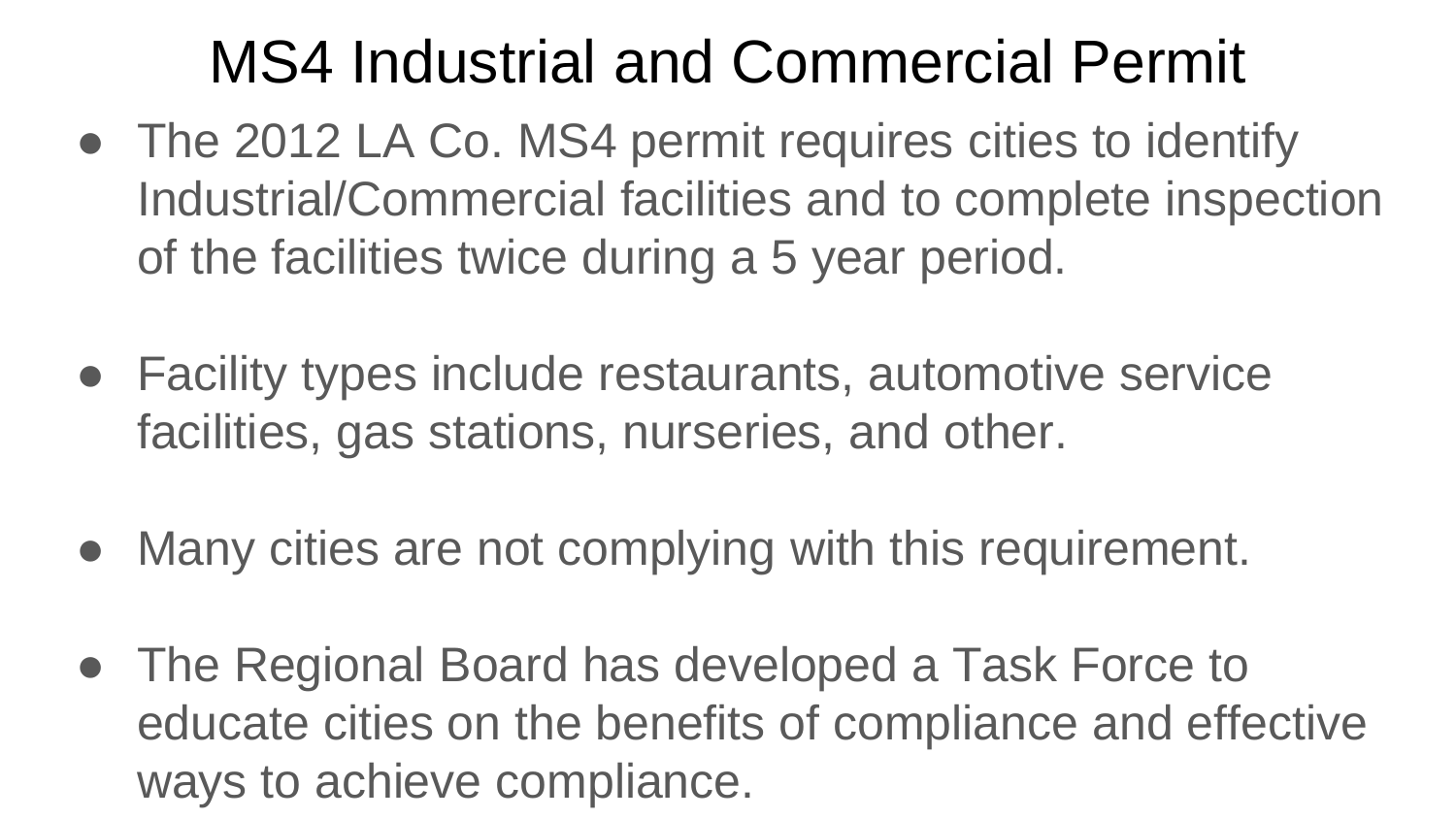#### Benefits of Compliance

- There is less polluted water runoff that the city will have to treat.
- Cities aren't in jeopardy of receiving fines from the Regional Board or lawsuits from environmental groups.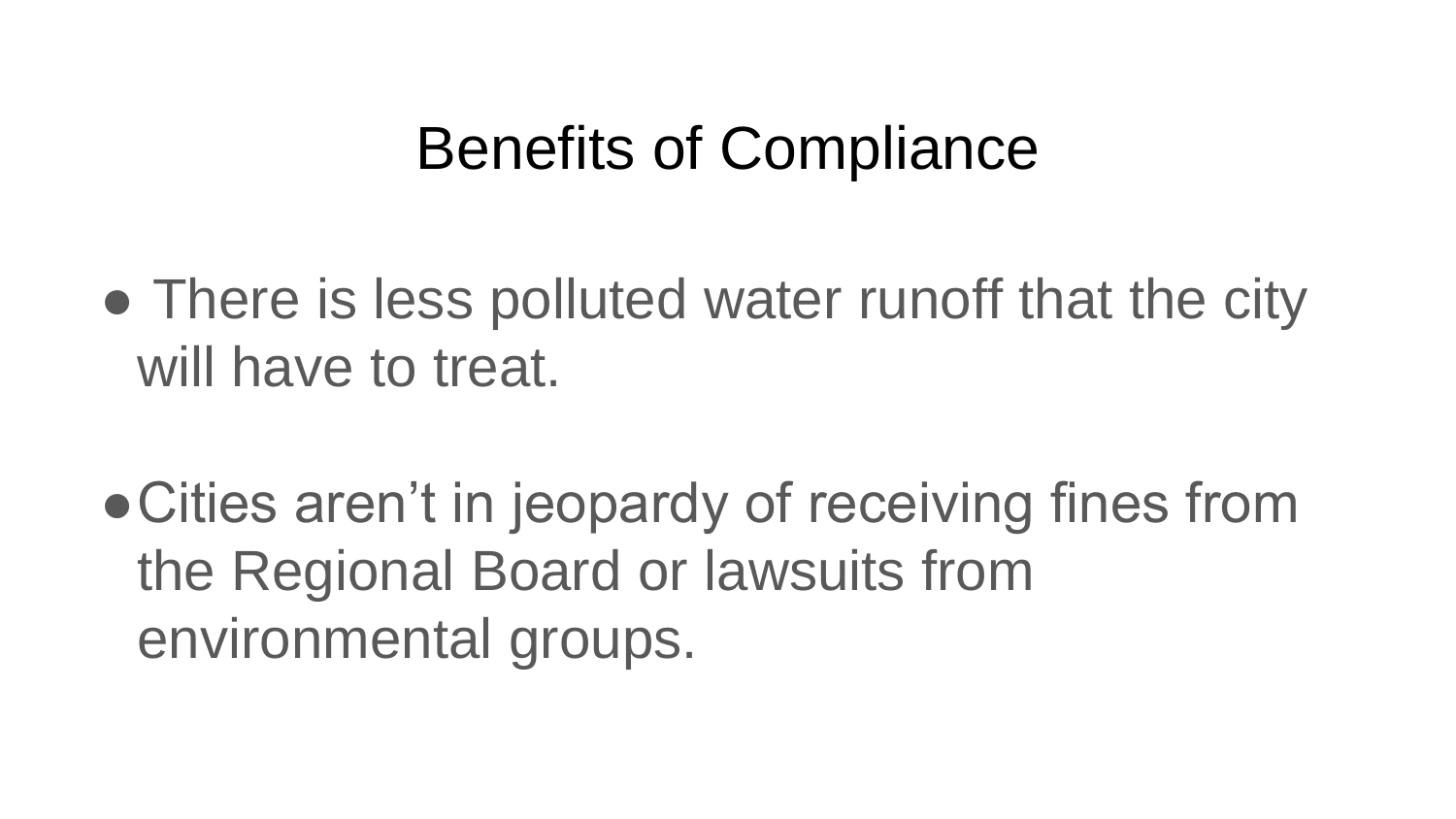## Glendora's Solution

- •Industrial/Commercial businesses in the city must prove that they have a MS4 permit before they are issued a business license.
- The city hired a professional consulting firm to perform 1st inspections and follow-up inspections for deficiencies.
- ●The consultant prepared a manual and handouts used to educate the business owners.